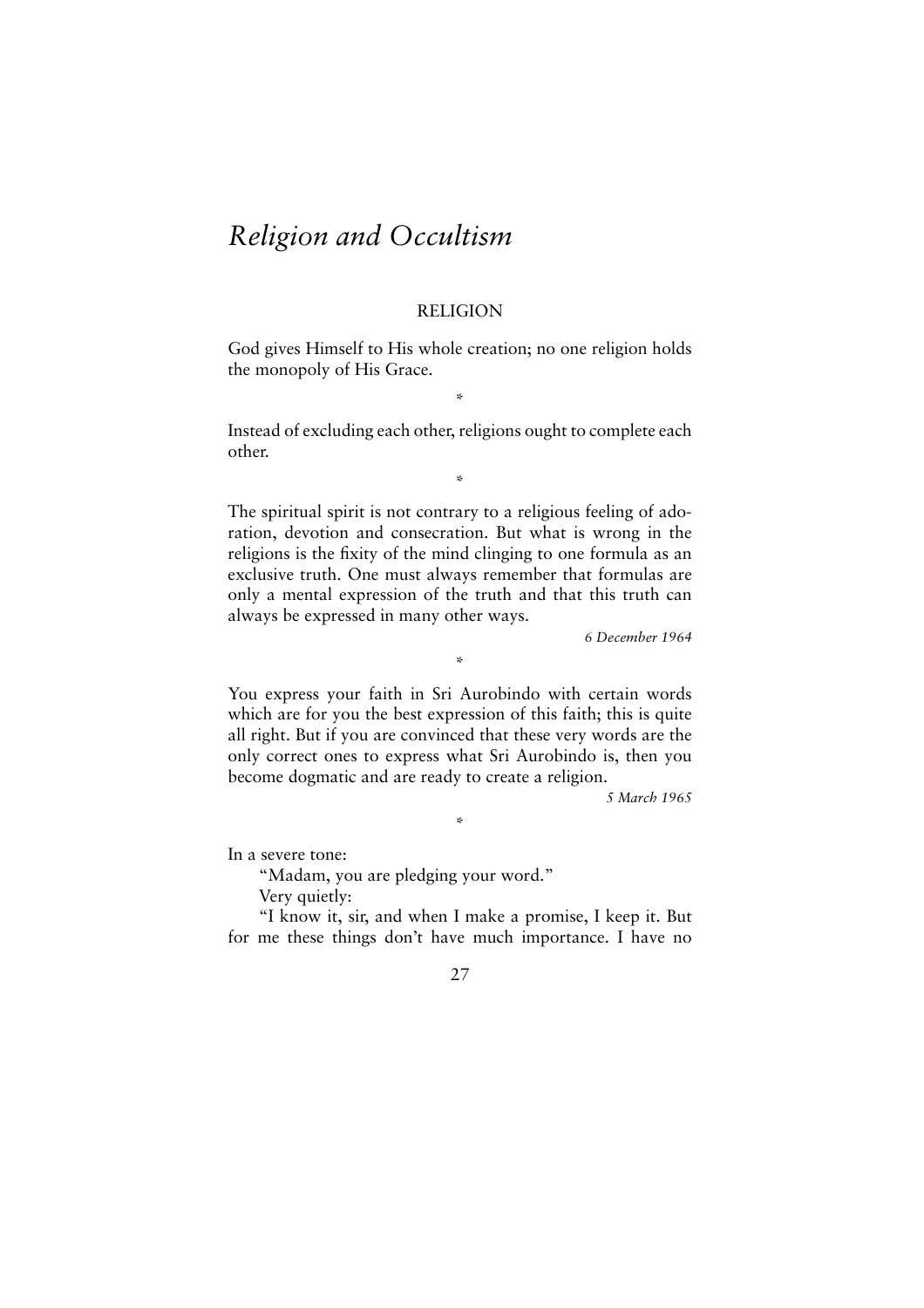attachment for any religion, and when one has no attachment, one has no aversion either. For me religions are forms, much too human, of spiritual life. Each one expresses one aspect of the single and eternal Truth, but in expressing it exclusive of the other aspects, it deforms and diminishes it. None has the right to call itself the only true one, any more than it has the right to deny the truth contained in the others. And all of them together would not suffice to express the Supreme Truth which is beyond all expression, even whilst being present in each one."

In a dry tone:

"I am sorry, madam, but in this field I cannot follow you." Smiling and peaceful:

"I know that very well, sir, and I told you all this only to explain to you why I did not reply very seriously to the promise you were demanding from me."

\*

Why do men want to worship?

It is far better to become than to worship.

It is the reluctance to change that makes one worship.

*24 June 1969*

\*

One may abstain from worship only on condition that one changes, for there are many who want neither to change nor to worship! *June 1969*

The attitude to be taken towards religions

\*

A benevolent goodwill towards all worshippers.

An enlightened indifference towards all religions.

All religions are partial approximations of the one sole Truth that is far above them. *April 1969*

\*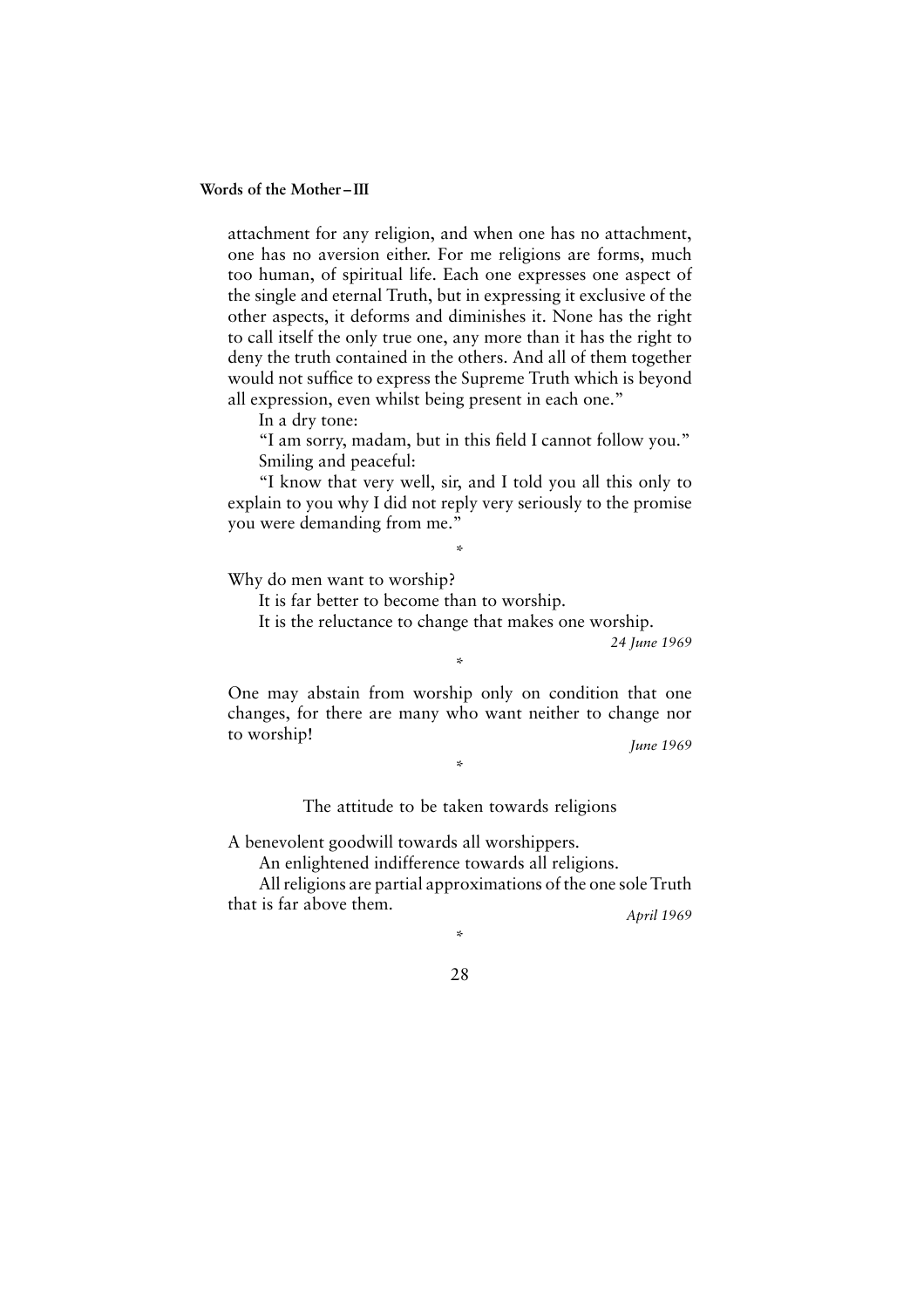A benevolent goodwill towards all worshippers.

An enlightened indifference towards all religions.

As for the relation with the beings of the Overmind, if this relation exists already, each case must have its own solution.

\*

*Why do men cling to a religion?*

Religions are based on creeds which are spiritual experiences brought down to a level where they become more easy to grasp, but at the cost of their integral purity and truth.

The time of religions is over.

We have entered the age of universal spirituality, of spiritual experience in its initial purity.

\*

## (*About an article entitled "Religion in the New Age"*)

I have read the article — it is all right. I have made only one change — in the last page, where you write "since it will be the age of God" (God is still too religious) I have put "of the ONE" — because it will truly be the age of Unity.

\*

I approve of your continuing this practice in the Arya Home provided those who live there are *absolutely free* to attend or not according to their own conviction. Practices of this kind have no spiritual value if they become a habit or a compulsion, even if it is only a *mental* compulsion. I mean to say that no propaganda spirit must be used.

With blessings.

\*

Religious thought cannot be used unless it is liberated from the influence of religions.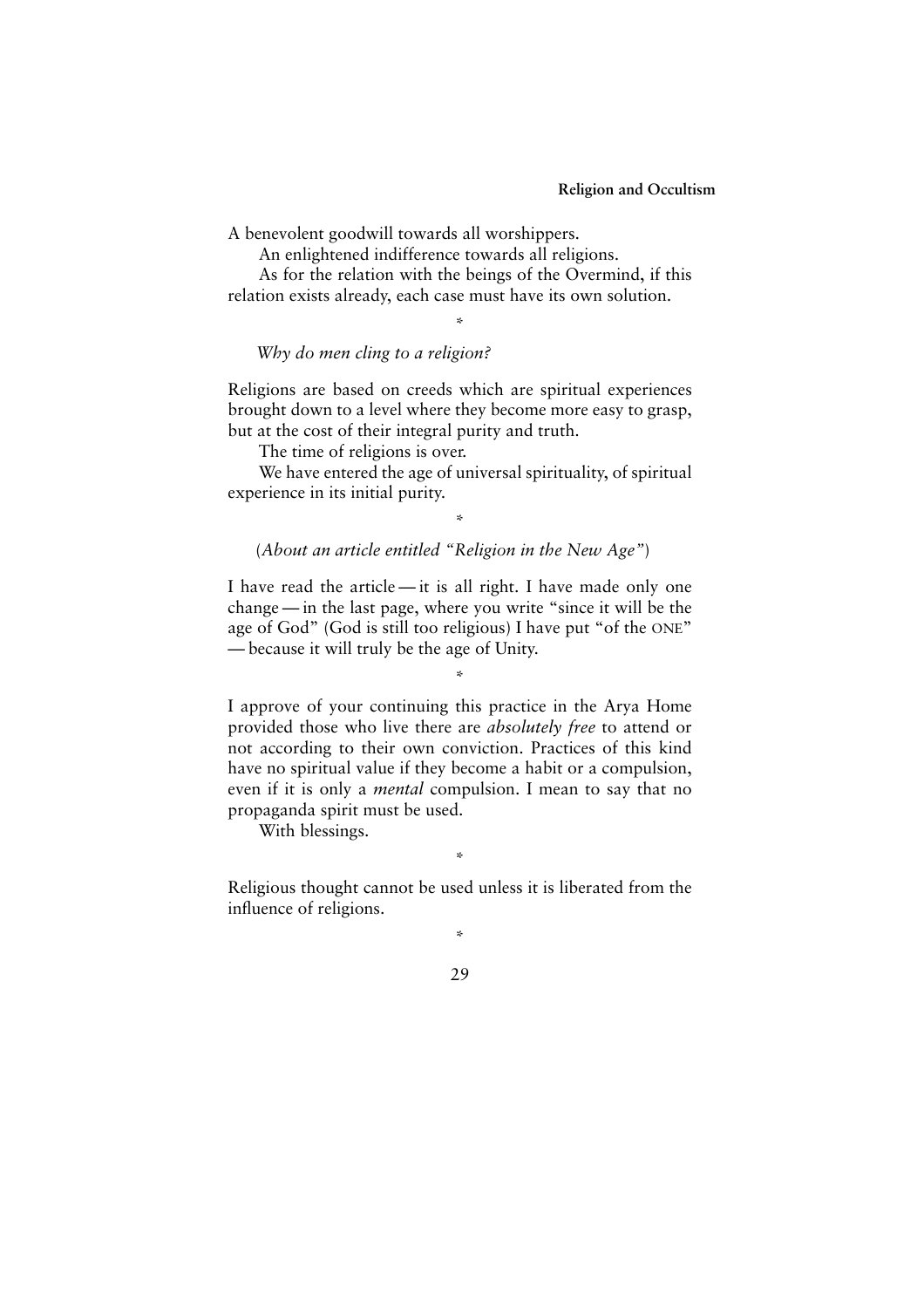*The notion of religion is most often linked with the search for God. Should religion be understood in this context only? As a matter of fact, these days, are there not other forms of religion?*

We call "religion" any concept of the world or the universe which is presented as the exclusive Truth in which one must have absolute faith, generally because this Truth is declared to be the result of a revelation.

Most of the religions affirm the existence of a God and the rules to follow to obey Him, but there are some Godless religions, such as the socio-political organisations which, in the name of an Ideal or the State, claim the same right to be obeyed.

Man's right is to pursue the Truth freely and to approach it freely in his own way. But each one ought to know that his discovery is good for him alone and is not to be imposed upon others.

*13 May 1970*

You must not confuse a religious teaching with a spiritual one.

\*

Religious teaching belongs to the past and halts progress.

Spiritual teaching is the teaching of the future — it illumines the consciousness and prepares it for future realisation.

Spiritual teaching is above religions and strives towards a global Truth.

It teaches us to enter into direct relation with the Divine.

*15 July 1972*

## **OCCULTISM**

\*

Occultism does not truly blossom except when it is surrendered to the Divine.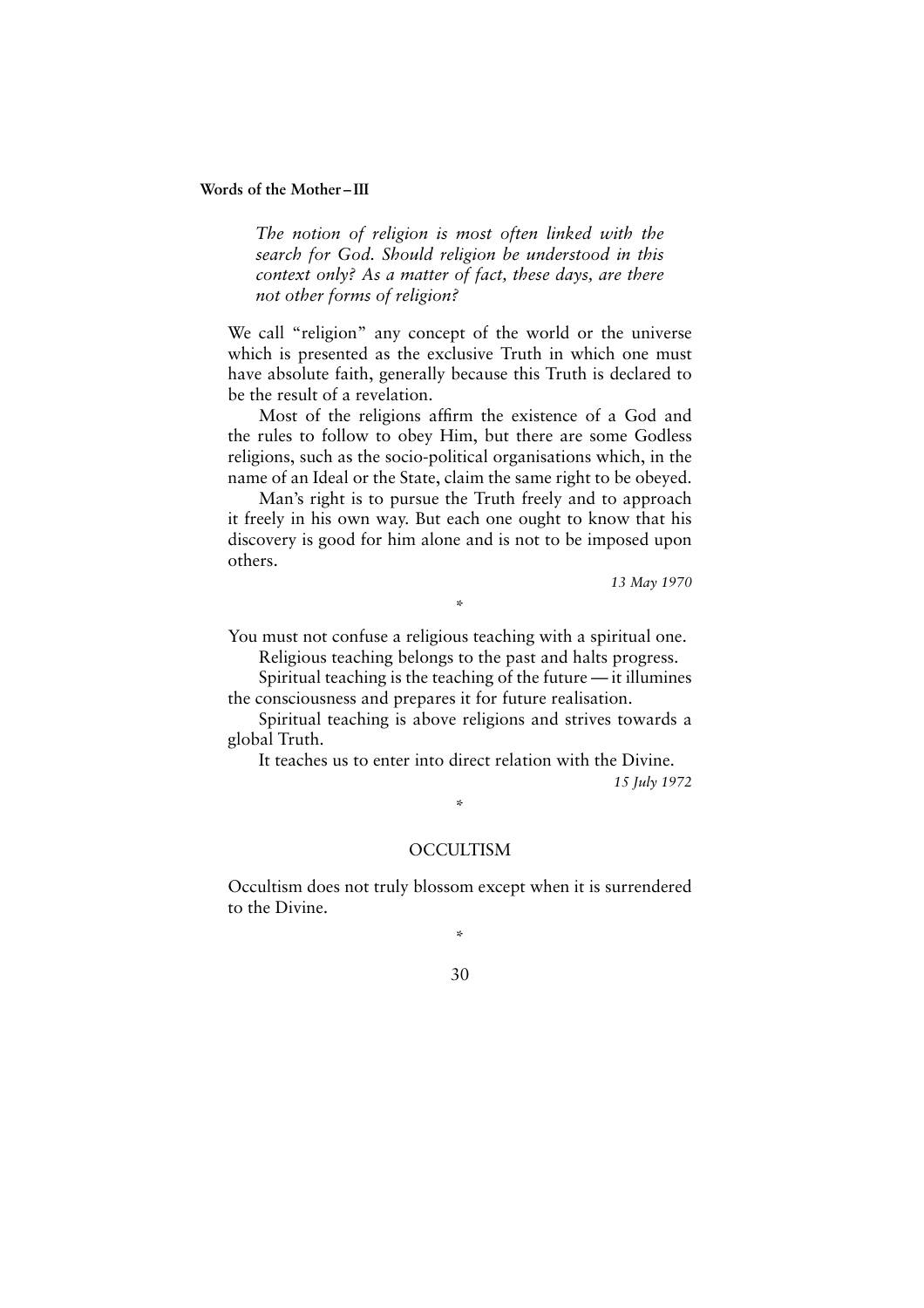And yet there is an analogy. Just as you may read all the books possible on the art of playing the piano, but if you do not play it yourself you will never be a pianist, so too you may read everything that has been written on occultism, but if you do not practise it yourself you will never be an occultist.

*November 1957*

Pre-vision: the power of projecting one's consciousness into the future.

\*

\* \* \*

I do not like these showy miracles — they most often fail pitifully under the pressure of the Force. The first effect is a dangerous swelling of the ego. In front of all that, there is only one attitude to take — do your best and leave the result to the Lord.

*In the lives of many saints we read that with full trust the devotee refused to eat unless the Lord appeared and took part. And the Lord did appear and eat and work like human beings. Is there any truth in such stories?*

\*

A psychological truth because anybody can become for you the Lord if so you decide. The subjective point of view is much more widely prevailing than is generally admitted.

\*

I have gone through the papers you sent me.

The historic part of the papers seems to be true. The founder must surely have been acquainted with the Kaballah and with some mystics of Asia Minor. The original appears to have been written in Latin with adjuncts of Hebrew words (probably taken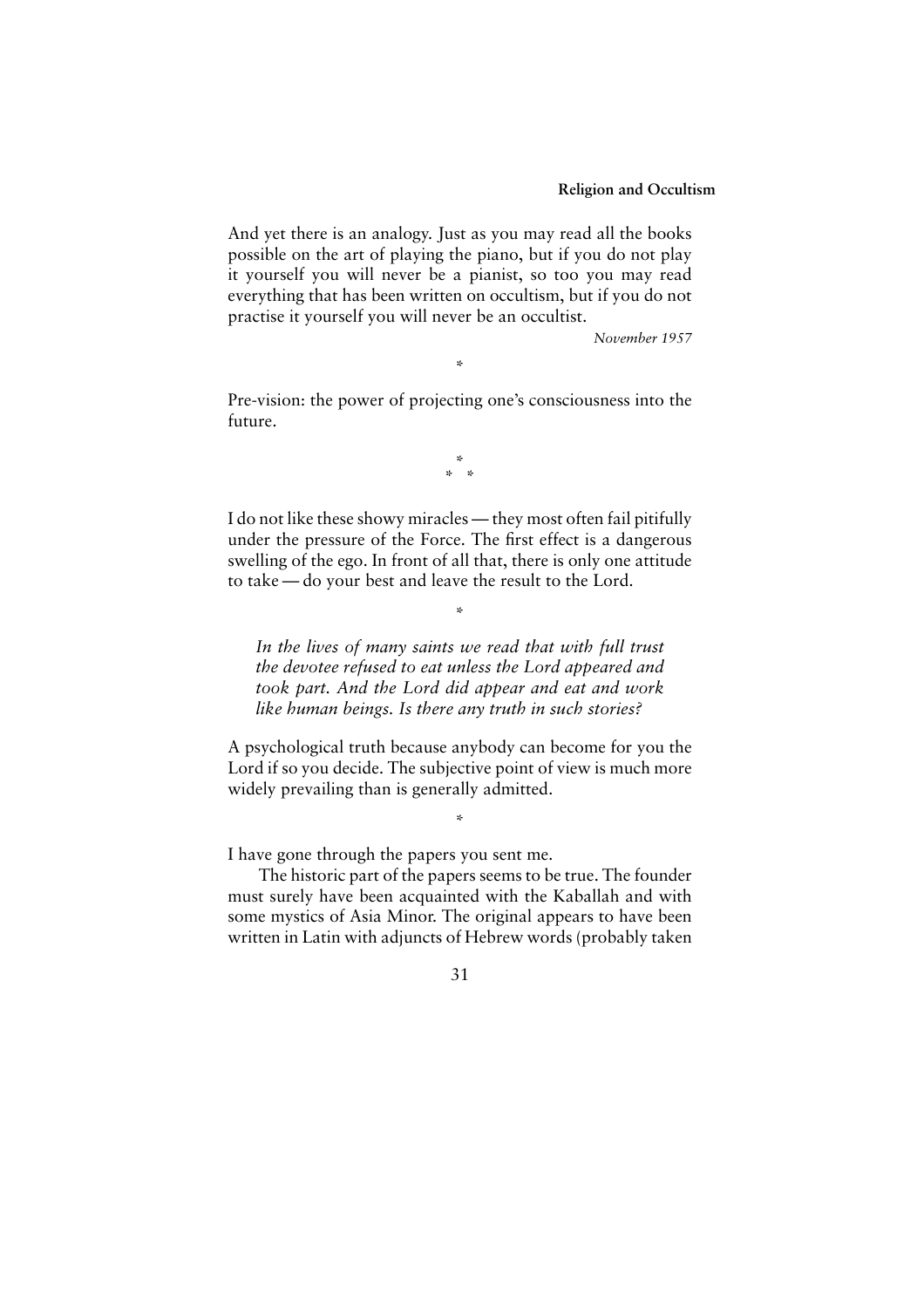from the Kaballah). But the Osiris-Isis part looks to me like a more recent addition which came in something like 50 or 60 years ago.

The whole thing is from its origin a very well-made, a very strong and elaborate *mental formation*, powerfully designed to catch hold of certain vital elements and forces (both outside and inside the individuals) to rule and use them and through the vital to exercise a partial power over the physical.

Formations of this kind are numerous; they translate upon earth into secret societies. I have met *many* of the kind, more or less ancient, more or less powerfully organised, but all of a similar type. They are not, in their nature, spiritual. If there is any spirituality in them, it comes *not from the formation itself* but from the presence, in the society, of one or several personalities with a spiritual character and achievement.

> \* \* \*

In ancient times the teaching of the great spiritual truths was a secret teaching reserved for a small number of initiates.

Even now there are things that are spoken but cannot be written down, and still less can they be printed.

\*

In our daily practices we are endeavouring to express the great mystery of the Divine Incarnation.

\*

In the final analysis, formulated knowledge is only a language that gives the power to act upon the object of this knowledge.

\*

(*A sadhak wrote that devotees were performing ceremonies much like the worship of deities in front of the*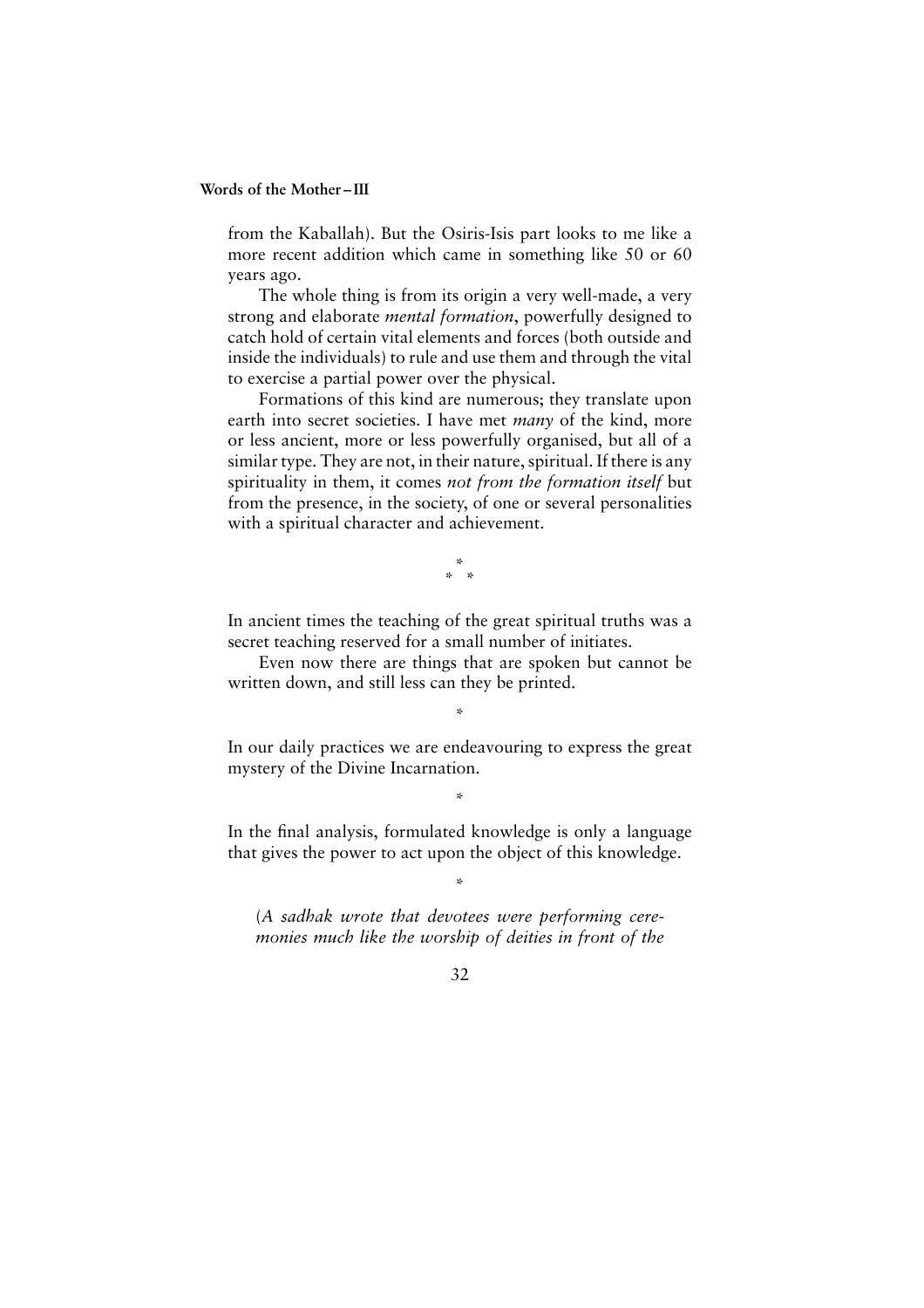**Religion and Occultism**

*photographs of Sri Aurobindo and the Mother. Stating that for proper worship there should be a bija-mantra [seed-mantra] to invoke the deity, he asked whether there was such a mantra for Sri Aurobindo and the Mother. Mother replied:*)

I always advise to let the mantra rise from the depth of the heart as a sincere aspiration.

\*

*It occurs to me to beg Thee for a key word for japa.*

OM.

OM is the signature of the Lord.

\*

\*

(*About* pranam*, the gesture of obeisance to the Divine*)

This gesture, when one makes it in all sincerity, is the consecration to the Divine in the whole creation. It is that, that is the origin of the thing... Like a recognition, a recognition and a submission to the Divine in the creation.

That is the true meaning. Naturally, in outer appearance, not one person in a thousand does that... but that is the true meaning of this gesture. $<sup>1</sup>$ </sup>

\*

*19 March 1973*

<sup>1</sup> Tape-recorded.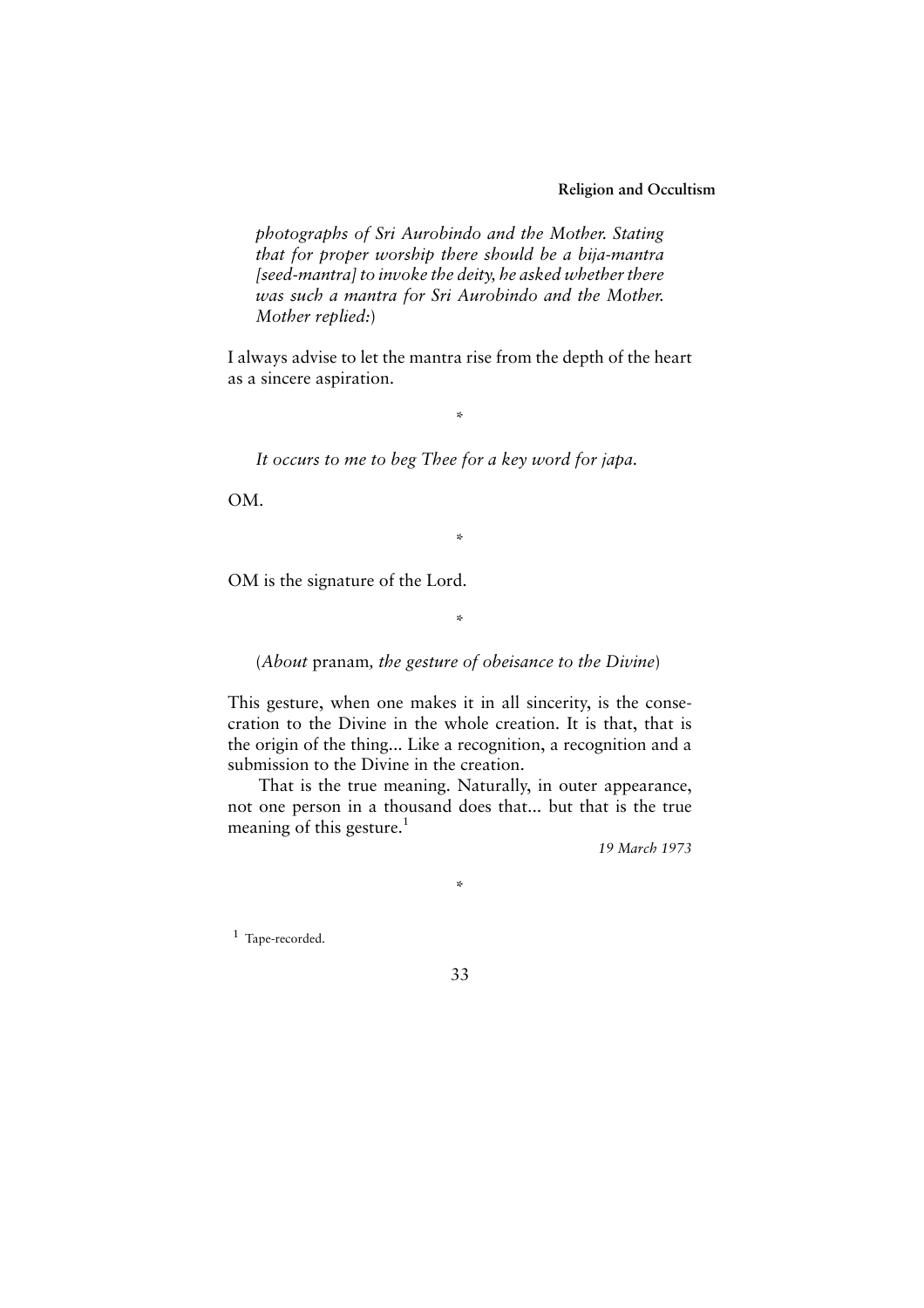## ASTROLOGY

Do not fear for your life — the astrologers do not always say the truth.

\*

*7 November 1939*

The stars have no decisive influence. It is only if one does not believe in the Divine that one unnecessarily suffers by believing that they determine one's life.

I have known many astrologers both in Europe and India. So far, nobody has been able to read the future correctly. There are three reasons for the failure. First, the astrologers do not know how to read the future properly. Secondly, the horoscope is always incorrectly made — unless a man is a mathematical genius. And even for such a person it is very difficult to make a correct horoscope. Thirdly, when people say that the stars in this or that house at the time of birth rule your life, they are quite wrong. The stars under which you are born are only "tape-recorders" of physical conditions. They do not rule the future of the soul. There is something beyond, which rules the stars themselves and everything else. The soul belongs to this Supreme Being. And if it is doing Yoga, then all the more it should never believe in the power of the stars or in any other power.

An astrologer who predicts a catastrophe for you is like a joker. Many jokers say things like, "Today you will break your neck!" But in spite of the joke nothing happens.

Only a great Yogi can tell you your future correctly. But even then there is the Supreme Will which alone controls and decides everything.§

*8 September 1961*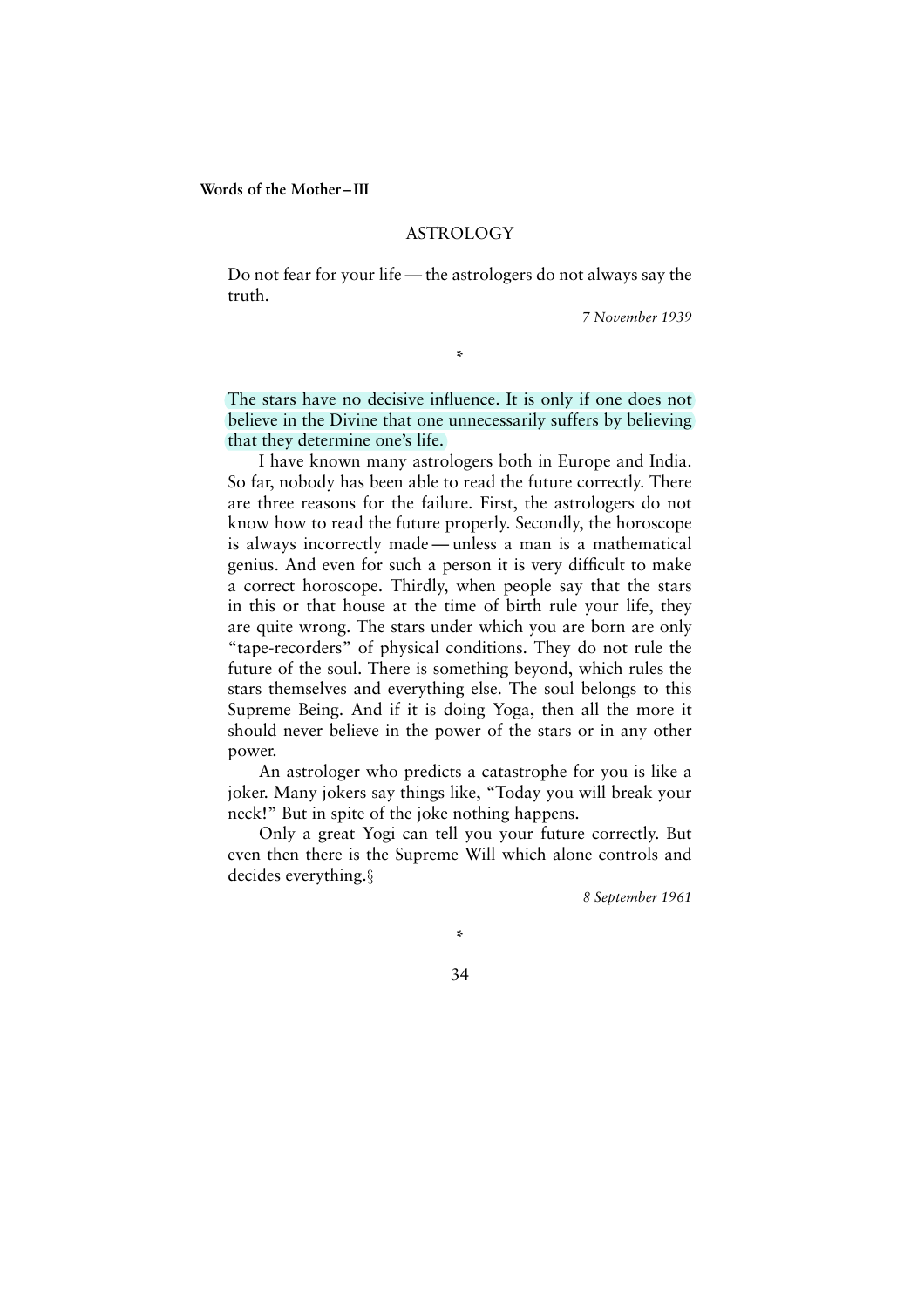*X who has been studying astrology has prepared my horoscope. I send it to you to see. Do you think the indications he has given in it for my future have any value?*

The horoscope is sufficiently vague and favourable to be taken in consideration as the base of a mental conception for your future.

The most important factor in a horoscope is the intuitive faculty of the astrologer.

*6 May 1964*

\*

Why do you believe in what the astrologers say? It is the belief that brings the trouble.

Sri Aurobindo says that a man becomes what he thinks he is.

\*

*1965*

Horoscopes have no importance for those who take up yoga, because the influence that works through yoga is much more powerful than the influence of the stars.

# PALMISTRY

 $\mathbf{v}_i$ 

Palmistry is a very interesting art, but it depends for its exactitude and truthfulness almost entirely upon the real ability of the one who practises it. Moreover, it relates only to the material destiny and this destiny can be altered by the intervention of the higher forces.

*3 January 1951*

\*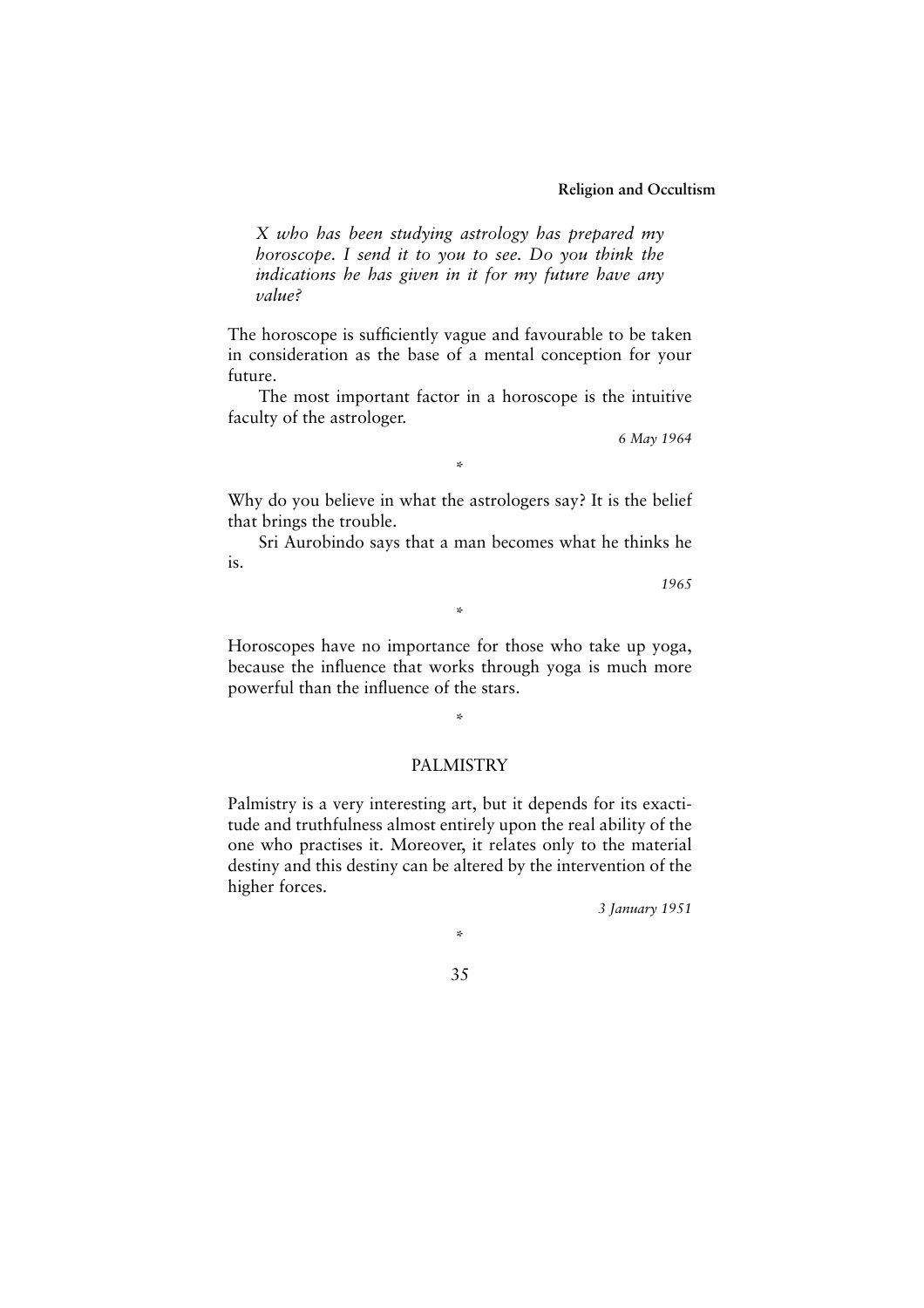## **NUMBERS**

- $1 -$ The One
- 2 Decision for Creation
- 3 Beginning of Creation
- 4 Manifestation
- 5 Power
- 6 Creation
- 7 Realisation
- 8 Occult Formation
- 9 Power of Static Fulfilment
- 10 Power of Expression
- 11 Progress
- 12 Perfect Manifestation Stabilised
	- 1 The Origin
- 2 Appearance of the Creative Consciousness
- 3 Sachchidananda
- 4 Manifestation
- 5 Power
- 6 New Creation
- 7 Realisation
- 8 Double Enclosure (protection from inner and outer enemies)

\*

- 9 New Birth
- 10 Perfection
- 11 Progress
- 12 Double Perfection (spiritual and material)
- 14 Transformation§

\*

*This morning after Pranam, Thou blest me with four flowers of Sincerity. I feel that there is special significance*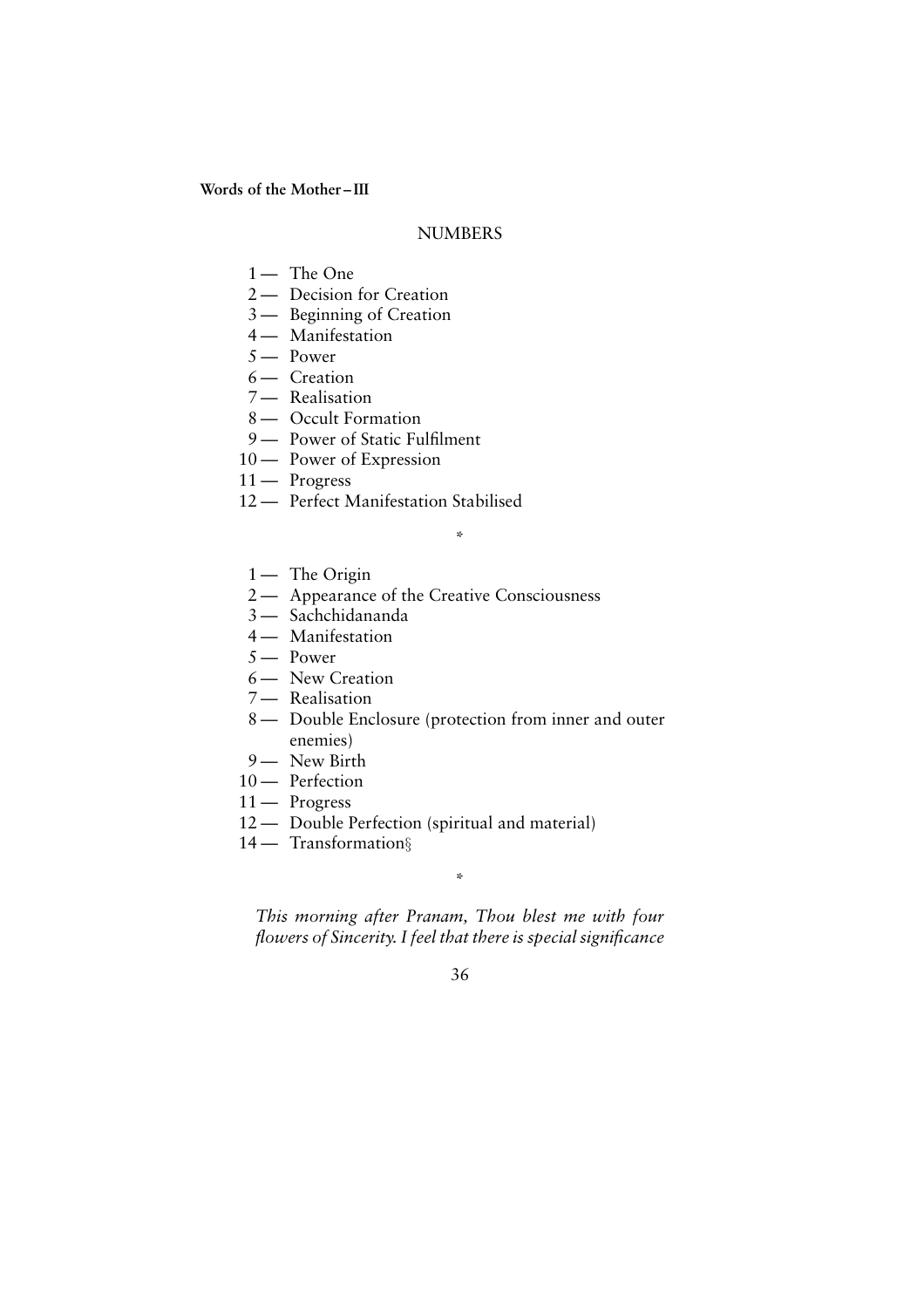**Religion and Occultism**

*in it, but I am unable to find out the same. May I know it?*

When I picked up the flowers to give you, I felt that several were coming and I willed: "Let it be the number of the states of the being in which the Sincerity (in the consecration to the Divine) will be definitively established." Four means integrality: the four states of being, mental, psychic, vital, physical.

*27 December 1933*

**COLOURS** 

\*

*Can one tell when the colour yellow indicates the mind and when it indicates light?*

Greenish yellow is mental. Orange yellow is the symbol of light.

\*

#### SYMBOLS

\*

\*

The fox on the envelope means cleverness.

*8 January 1932*

It is a hare — "prudence".

*9 February 1932*

*Mother, what does the deer signify?*

Gentleness and swiftness of movement.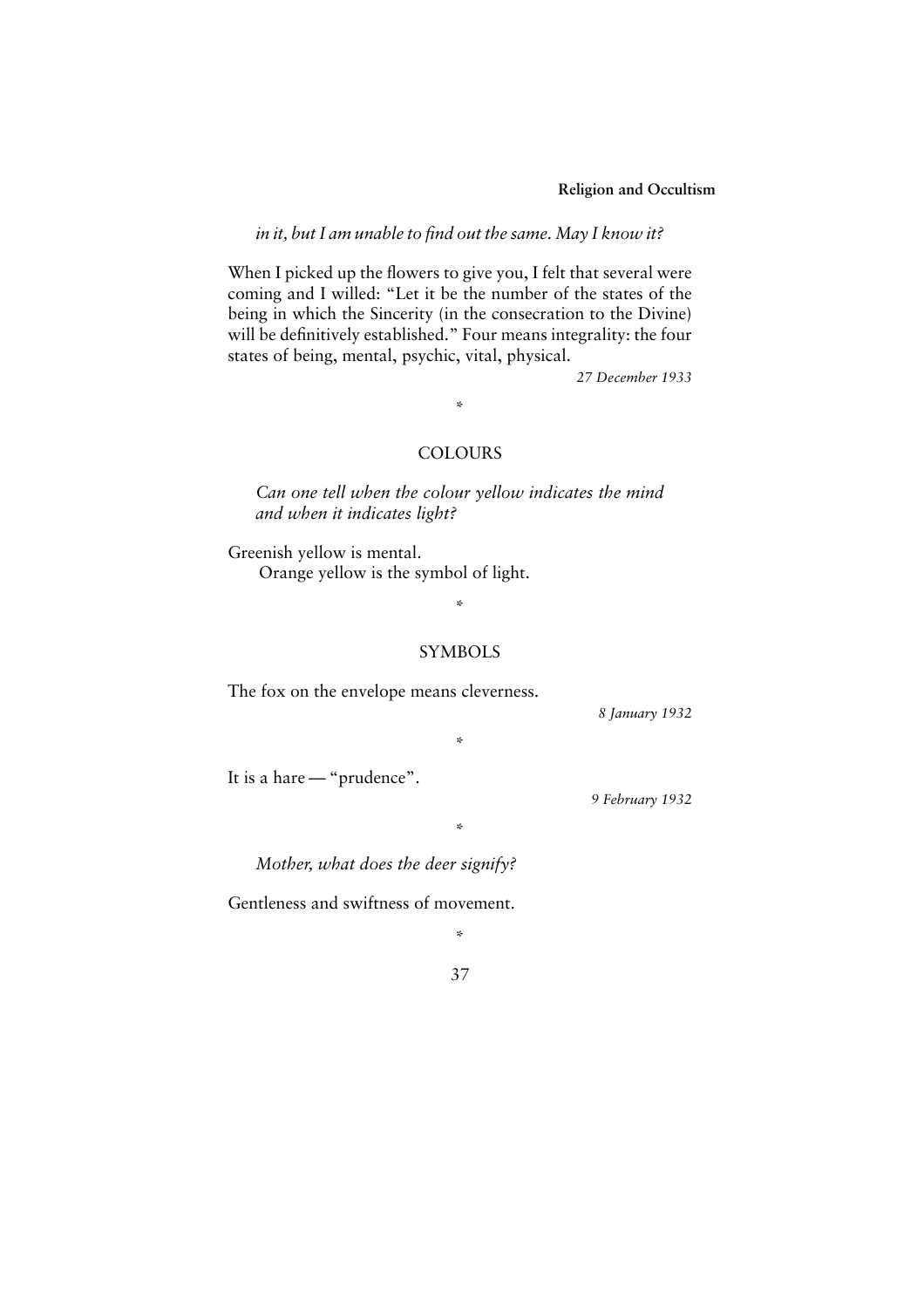\*

**Words of the Mother – III**

Generally a snake symbolises a movement of falsehood, When something in the nature is in affinity with falsehood, snakes are attracted. The nature of the falsehood is indicated by the nature of the snake and the plane where it appears.

\*

*30 August 1932*

*Please tell me what the horse means.*

The horse signifies the powers of the individual being, which must be controlled (bridled).

*1 January 1933*

*What is the meaning of the drawing You sent me on the envelope?*

\*

It is a *lamb*, which means "purity".

*4 January 1933*

\*

*What is the significance of the picture You sent me?*

\*

This boar is the symbol of desires.

(*Significance of the falcon*)

Keen sight.

The snake is not the symbol of power but of *energy*, and just as there are obscure and perverted energies, so too the snake can be the symbol of unregenerate and anti-divine forces.

\*

*29 May 1934*

*1933*

*1933*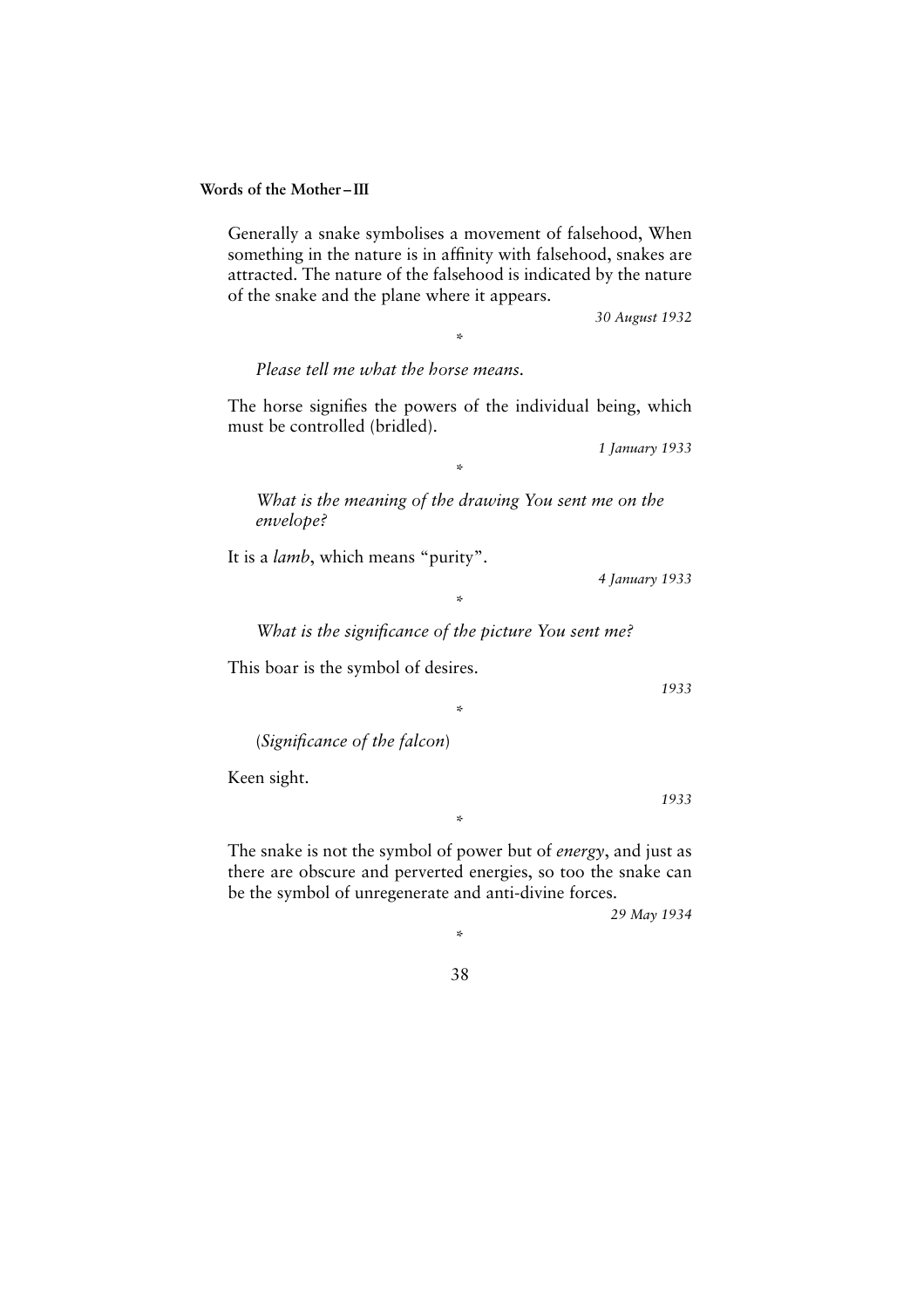*Does the cow really have a special sanctity or is it merely a tradition based on economic needs?*

Mere tradition based on old symbols.

\* *Mother, what is the meaning of the house in the picture?*

I do not remember the picture I sent. A house is generally a place of rest and safety.



This little badge was chosen as it is  $-a$  single ball hanging from a cord made of countless silk threads — for the following reasons.

The ball — the globe — is a symbol of universality, integrality, infinity. One, it becomes the symbol of the Supreme Oneness manifested in all the domains of the being — the multiplicity represented by the silk cord.

\*

*In the picture which I received today from Thee, I see someone offering with two hands a full-bloomed red lotus, a lotus bud and a garland. The background of the picture is yellow in colour. What do all these signify?*

The red lotus is the symbol of the Avatar and the offering of the red lotus is meant to suggest the full consecration to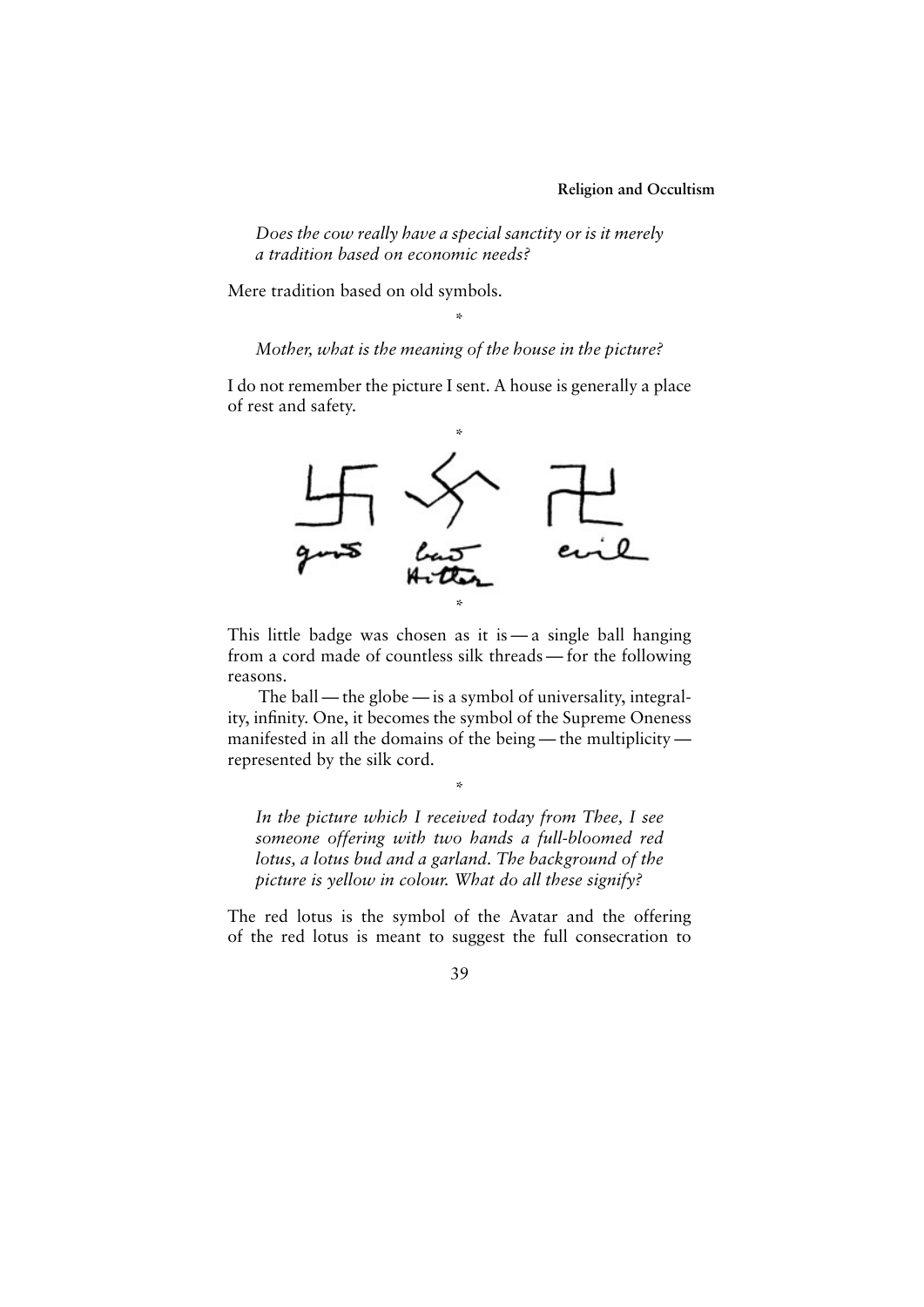the Avatar; the yellow background represents the supramental manifestation.

*8 November 1933*

*What is symbolised by the waterfall in the picture you have given me? Is it not the current of your serene peace and of your divine force which constantly floods me?*

\*

Yes, it is the symbol of the descent of the divine forces upon the physical plane.

*25 January 1934*

#### \*

Water signifies many things such as fluidity, plasticity, suppleness, the purifying principle. It is the driving force and marks the beginning of organised life.§

\*

Water corresponds to the vital, air to mind, fire to the psychic, earth to matter and ether to the spirit.

\*

*20 August 1955*

The diamond is the symbol of pure spiritual light. No hostile force can cross it. If you put that light on a hostile force, he simply melts away. But the diamond light cannot be used indiscriminately in all cases, because human beings who shelter these adverse forces get very dangerously affected.

Of course I am not speaking of material diamonds.§